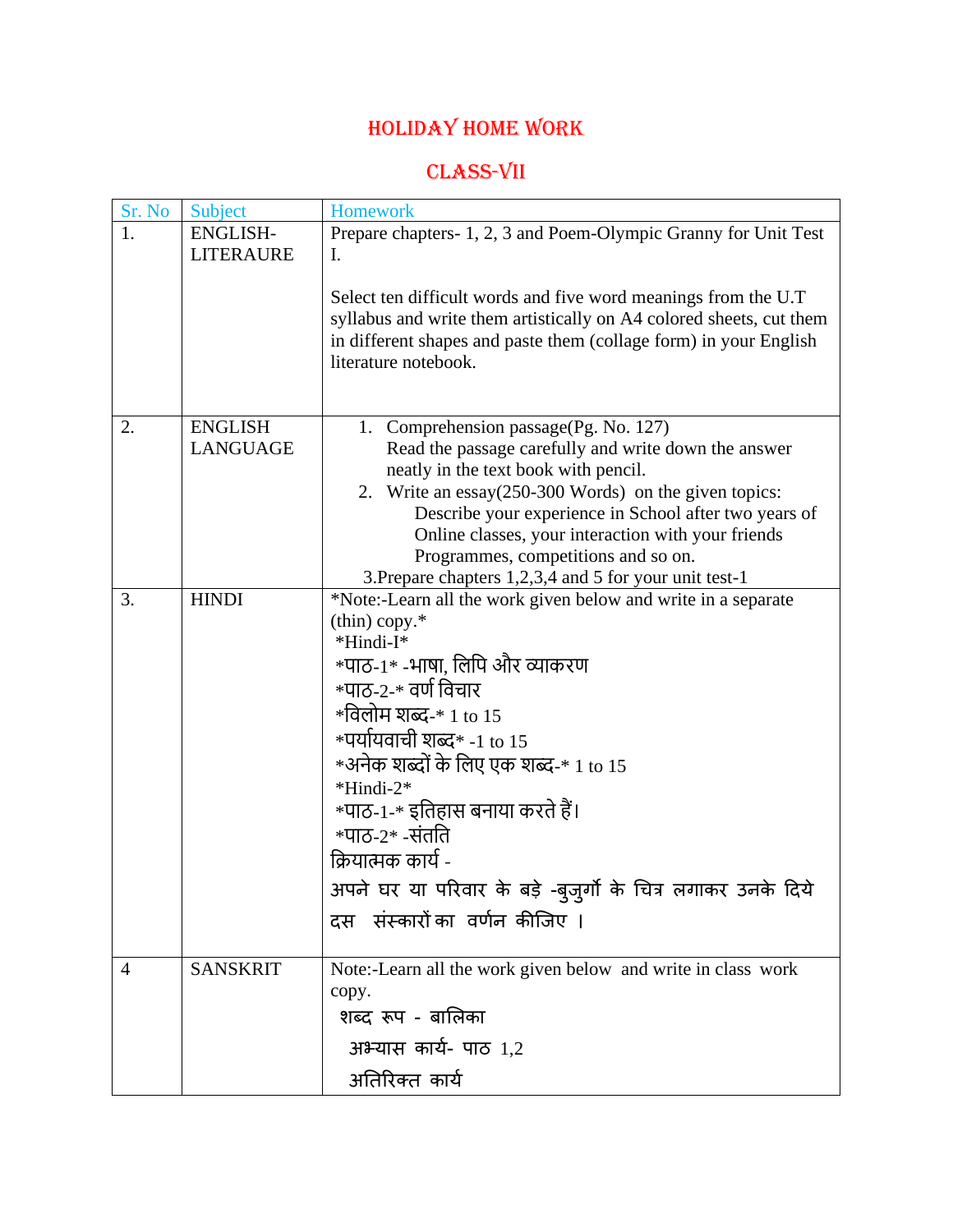|     |                  | क्रियात्मक कार्य (activity work)                                                                                                                                                                                                                                                              |  |
|-----|------------------|-----------------------------------------------------------------------------------------------------------------------------------------------------------------------------------------------------------------------------------------------------------------------------------------------|--|
|     |                  | Paper plate ,tile, chart paper जैसी वस्तूओं में से किसी एक पर                                                                                                                                                                                                                                 |  |
|     |                  | यह श्लोक लिखें -                                                                                                                                                                                                                                                                              |  |
|     |                  | ओम् असतो मा सद्गमय ,तमसो मा ज्योतिर्गमय मृत्योर्मा                                                                                                                                                                                                                                            |  |
|     |                  | अमृतम् गमय।।                                                                                                                                                                                                                                                                                  |  |
| 5   | <b>HISTORY</b>   | Make roll or scroll representing the timeline of Delhi<br>Sultanate.<br>Use chart papers or handmade sheets for making scroll or<br>roll.<br>Use your drawing skills, paste pictures and write<br>information clearly on it.<br>Use your creativity to make your homework more<br>attractive. |  |
|     |                  |                                                                                                                                                                                                                                                                                               |  |
| 6   | <b>BIOLOGY</b>   | 1. Read and learn the Chapter 1 and 3.<br>2. Complete the following Work: Draw any five:                                                                                                                                                                                                      |  |
|     |                  |                                                                                                                                                                                                                                                                                               |  |
|     |                  | •Invertebrates<br>·Vertebrates                                                                                                                                                                                                                                                                |  |
|     |                  | -Plants                                                                                                                                                                                                                                                                                       |  |
|     |                  | 3. Write five characteristics features of each.<br>4. Do this work on thin scrap book.                                                                                                                                                                                                        |  |
| 7   | <b>COMPUTER</b>  | Make a chart to show different types of number systems.                                                                                                                                                                                                                                       |  |
|     |                  |                                                                                                                                                                                                                                                                                               |  |
| 8   | <b>GEOGRAPHY</b> | Make the RAINGUAGE or ANEMOMETER.<br>Make it with the help of discarded or waste material.<br>Your homework should be model based.<br>Use your creativity for making your models more<br>interesting.                                                                                         |  |
| 9.  | <b>CHEMISTRY</b> | Make a project on different methods of separation using your own<br>creativity for drawing diagrams and explain them properly.                                                                                                                                                                |  |
| 10. | <b>PHYSICS</b>   | 1. Draw simple pendulum and define all the terms related to<br>it.<br>2. Do all the numerical                                                                                                                                                                                                 |  |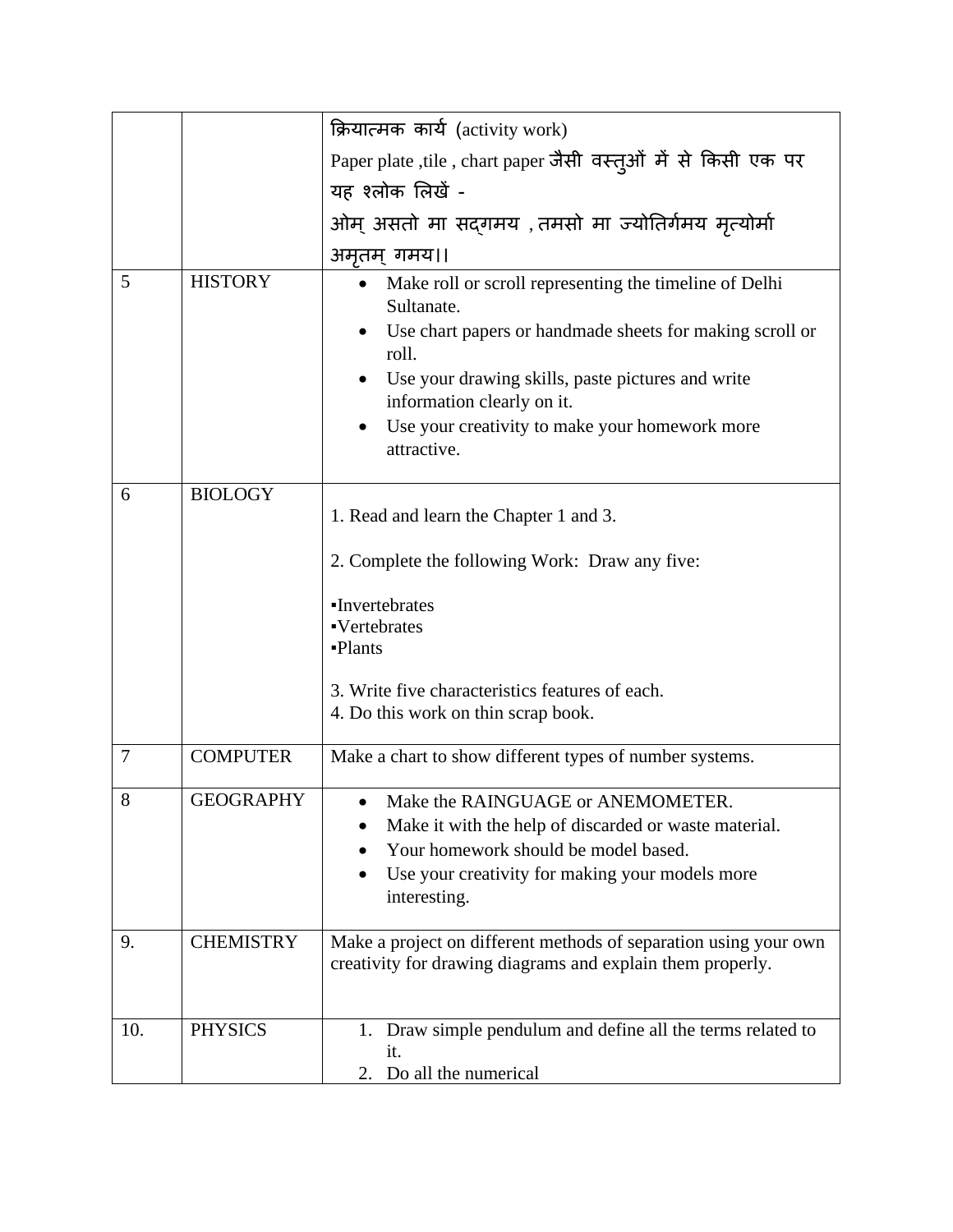| Note: For making sample pendulum diagram, you can use |
|-------------------------------------------------------|
| your creativity. Compile your full work in file.      |

#### **MATHS**

**Note: -** Kindly revise UT syllabus thoroughly and attend these following questions in a separate thin Copy:

### **1. Simplify:**

- a)  $[(-2) \times 17 + 2 \times (-16) + 6] \div (-15)$
- b) b)  $[(-36) \div 9] \div [24 \div (-6)]$
- c) c)  $36 [18 {14 15 4 \div 2 \times 2}]$
- **2.** Five friends drove to Taj Mahal for a picnic. Each of them contributed 1,000 towards expenses. The cost of the trip was 4,550. Did each of them get some money back or did each pay more?
- **3.** Verify the property: a x  $(b \times c) = (a \times b) \times c$ , for a = 3, b = 7 and c = 9
- **4.** Write the fractions in descending order of  $\frac{7}{20}$ ,  $\frac{9}{15}$  $\frac{9}{15}$ ,  $\frac{6}{10}$ 10
- **5.** Simplify:  $6\frac{2}{3} 3\frac{3}{4}$  $\frac{3}{4} + \frac{7}{15}$ 15

#### **6.** Find the value of:  $-\left(\frac{2}{3}\right)$  $rac{2}{3} \times \frac{1}{4}$  $\frac{1}{4} - \frac{1}{12}$   $\div \frac{1}{2}$ 2

- **7.** Chris had 48 peanuts. He gave  $\frac{3}{4}$  to squirrels and one fourth of the remaining to crows. How many peanuts were left with him?
- **8.** Simplify:  $(-2) \times (-3) \times (-5) \times (-20) \div 20$
- **9.** Do as directed: i)  $3\frac{437}{1000}$  in decimal ii)  $\frac{1}{11}$  in decimal
- **10.** Find: 37.25 -17.50 +43.90-10.65
- **11.** Divide: i) 13.6 by 0.068 ii) 4.48 by 12.8
- **12.** Identify without actual division whether  $\frac{1.23}{4}$  is terminating or not.
- **13.** If 80 vessels of equal capacity can be filled with 37.2 litres of water, find the capacity of 100 vessels.
- **14.** Find the sum of  $\frac{5}{4}$  and  $\frac{-5}{7}$ .
- **15.** Express  $\frac{-3}{7}$  as a rational number with numerator 15.
- **16.** Find the value of  $X = \frac{-4}{-21} = \frac{-20}{X}$ X